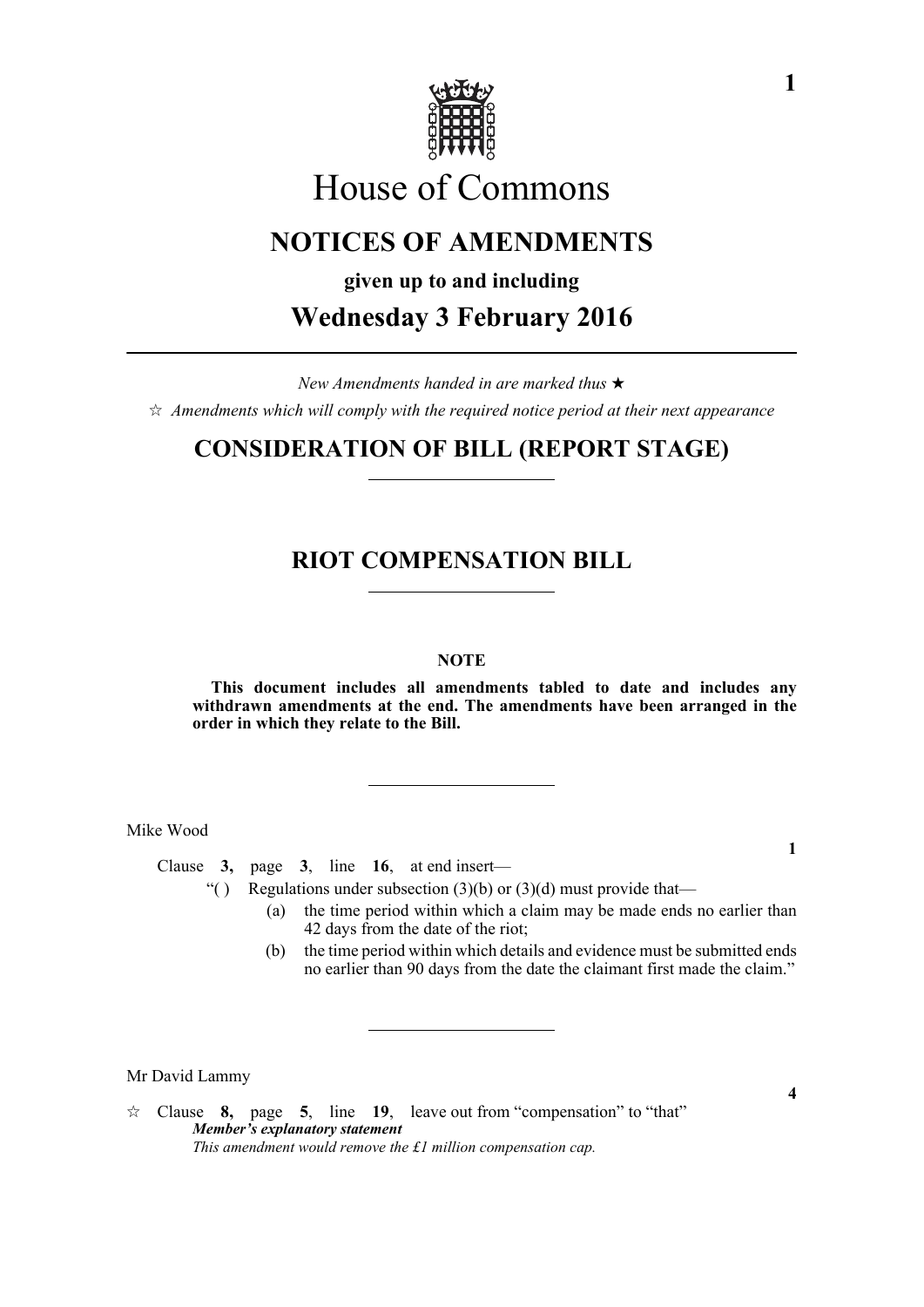#### **Riot Compensation Bill,** *continued*

| Mr David Lammy |                                                                                                                                                                                                                                                |  |  |  |  |  |                                                                      |   |
|----------------|------------------------------------------------------------------------------------------------------------------------------------------------------------------------------------------------------------------------------------------------|--|--|--|--|--|----------------------------------------------------------------------|---|
|                |                                                                                                                                                                                                                                                |  |  |  |  |  | $\star$ Clause 8, page 5, line 19, leave out from "maximum" to "per" | 6 |
|                | Mr David Lammy                                                                                                                                                                                                                                 |  |  |  |  |  |                                                                      |   |
| ☆              | Clause $8$ , page $5$ , line $19$ , leave out "1" and insert "10"<br>Member's explanatory statement<br>This amendment is an alternative to amendment 4 and would increase the $\pounds$ l million compensation<br>cap to $\pounds 10$ million. |  |  |  |  |  |                                                                      |   |
|                | Mr David Lammy                                                                                                                                                                                                                                 |  |  |  |  |  |                                                                      |   |

## $\forall$  Clause **8**, page **5**, line **20**, at end insert—

- "(1A) The compensation cap (the "cap") under subsection (1) must be determined, and revised every three years, by regulations made by the Secretary of State, with the following elements:
	- (a) the cap may apply differently, or be set at a different level, in different areas; and
	- (b) the Secretary of State must publish:
		- (i) the methodology used; and
		- (ii) the first draft determination of the cap for public consultation within a month of the day after the day on which this Act is passed.
- (1B) The Secretary of State must lay before the House of Commons a draft of the regulations making the final determination or revision in a statutory instrument alongside a statement of whether and how the responses to the public consultation were taken into account.
- (1C) A statutory instrument under subsection (1B) must be laid in draft before the House of Commons and may not be made until approved by resolution of that House.
- (1D) Notwithstanding section 12, section 8 shall come into force on the day after the day on which this Act is passed for the purposes of subsection (1A).
- (1E) Until a determination has been approved by the House of Commons, no cap shall apply

#### *Member's explanatory statement*

*Amendments 6 and 7 together represent an alternative to amendment 4 and to amendment 5. They would make determining the compensation cap subject to parliamentary approval and also provide for its review and revision on the same basis without recourse to further primary legislation.*

#### Mike Wood

Clause **8,** page **5**, line **23**, at end insert ", except in the circumstances described in subsection (2A).

(2A) Where a claimant's home is rendered uninhabitable, the amount of compensation may reflect costs that the claimant incurs as a result of needing alternative accommodation."

**5**

**7**

**6**

**2**